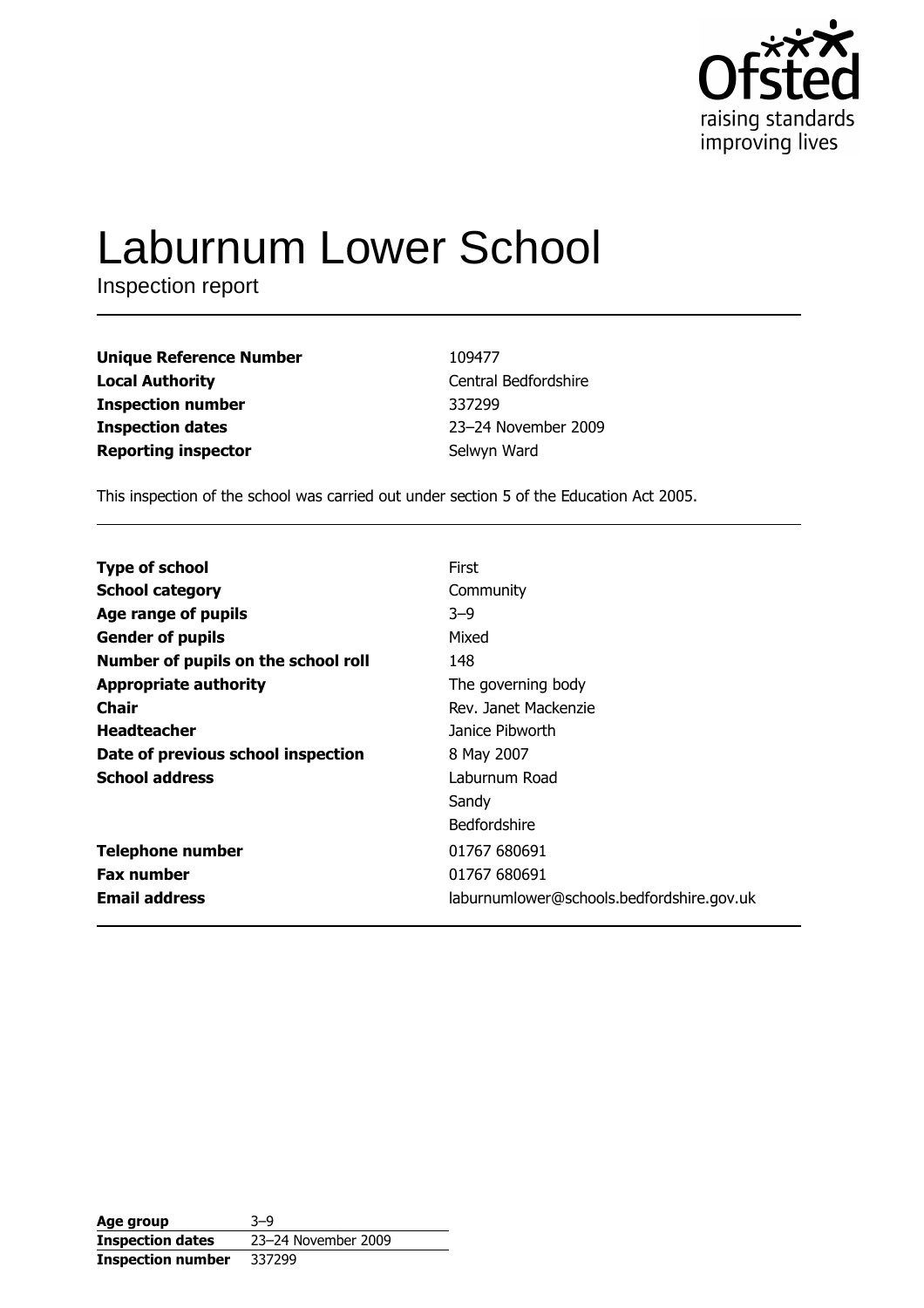The Office for Standards in Education, Children's Services and Skills (Ofsted) regulates and inspects to achieve excellence in the care of children and young people, and in education and skills for learners of all ages. It regulates and inspects childcare and children's social care, and inspects the Children and Family Court Advisory Support Service (Cafcass), schools, colleges, initial teacher training, work-based learning and skills training, adult and community learning, and education and training in prisons and other secure establishments. It rates council children's services, and inspects services for looked after children, safequarding and child protection.

Further copies of this report are obtainable from the school. Under the Education Act 2005, the school must provide a copy of this report free of charge to certain categories of people. A charge not exceeding the full cost of reproduction may be made for any other copies supplied.

If you would like a copy of this document in a different format, such as large print or Braille, please telephone 08456 404045, or email enquiries@ofsted.gov.uk.

You may copy all or parts of this document for non-commercial educational purposes, as long as you give details of the source and date of publication and do not alter the documentation in any way.

Royal Exchange Buildings St Ann's Square Manchester M2 7LA T: 08456 404045 Textphone: 0161 618 8524 E: enquiries@ofsted.gov.uk W: www.ofsted.gov.uk © Crown copyright 2009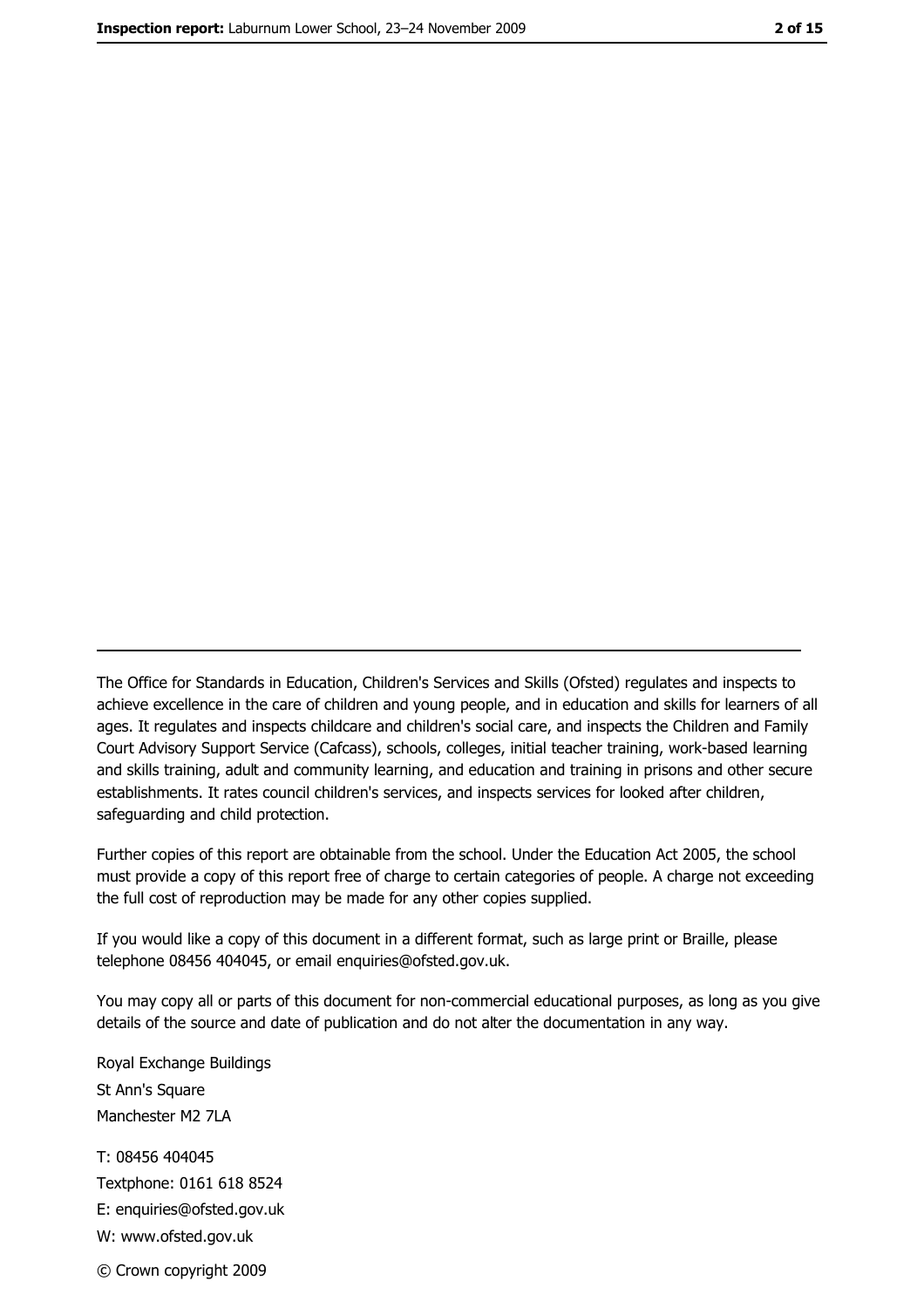# **Introduction**

This inspection was carried out by one additional inspector at the school for two days and another for half a day. Inspectors visited 15 lessons, and held meetings with governors, staff and groups of pupils. They looked at samples of pupils' work, analysis of the tracking of pupils' progress, school policies and procedures, the school improvement plan, the school profile and the questionnaires received from pupils, staff and 42 parents and carers.

The inspection team reviewed many aspects of the school's work. It looked in detail at the following:

- how pupils of all abilities are helped to make progress throughout the school,  $\blacksquare$ particularly in writing
- pupils' appreciation and understanding of how well they are doing and what they  $\blacksquare$ need to do to move their work on.
- how the actions taken by school leaders and governors are driving improvements in  $\blacksquare$ the school.

# **Information about the school**

In this small school, almost all pupils are of White British heritage, including around 5% who are from Traveller backgrounds. There are more boys than girls. A high proportion of pupils join and leave the school partway through their primary education. The proportion of pupils with special educational needs and/or disabilities is average. Of these, most are identified as having moderate learning difficulties but there are also several pupils with severe learning difficulties. Laburnum Lower has a Healthy Schools award and Activemark.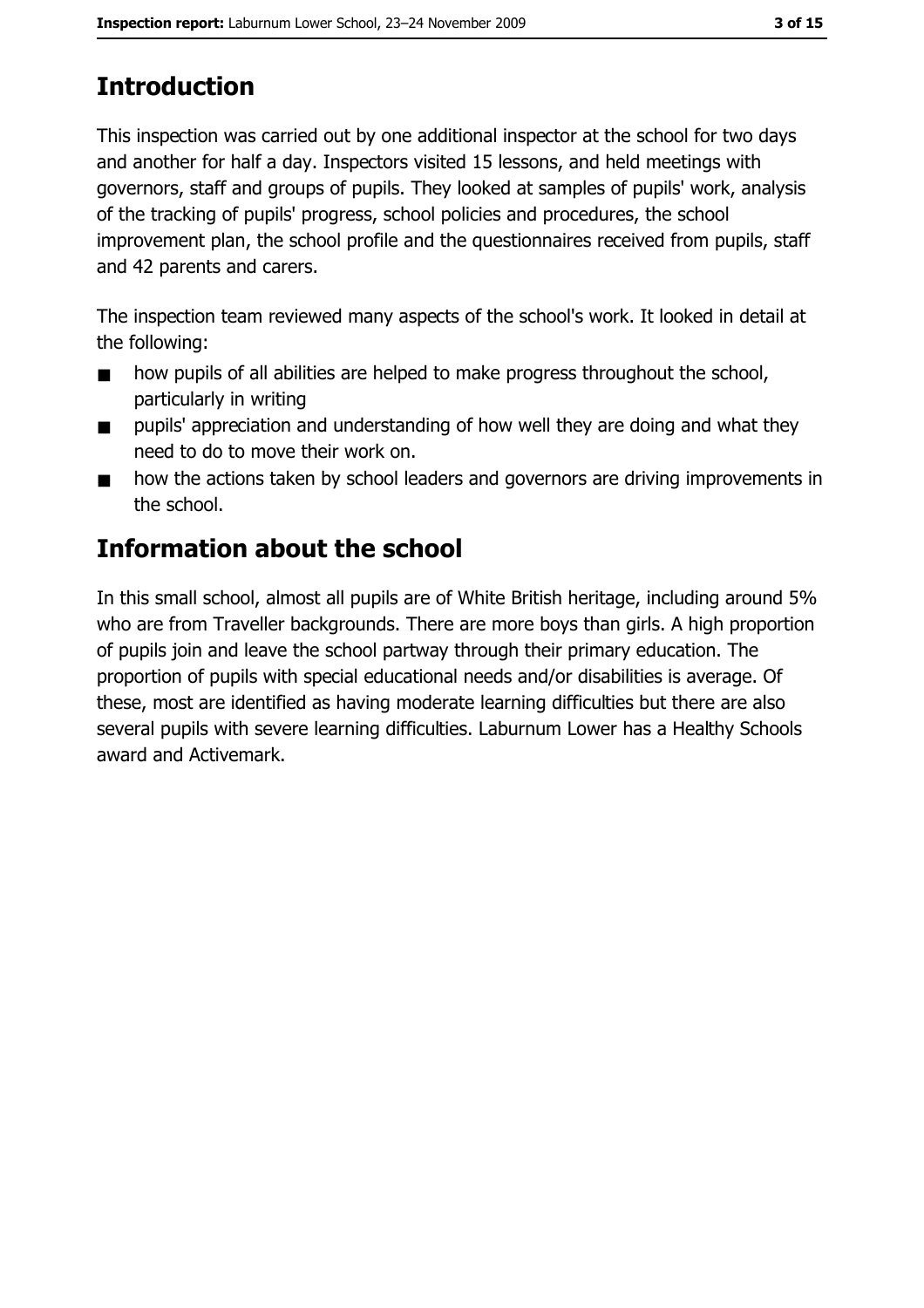## **Inspection judgements**

#### Overall effectiveness: how good is the school?

#### The school's capacity for sustained improvement

#### **Main findings**

Laburnum Lower School lives up to its motto, learning, living and smiling'. Its sustained success in all three of these aims, and leaders' accurate self-evaluation, show the school's good capacity for continued improvement. In respect of learning, the average standards that pupils attain by the end of Year 4 represent good progress in relation to their starting points. This is achieved through generally good teaching and, in particular, support for the pupils with both moderate and severe special educational needs and/or disabilities. Those pupils who join Laburnum partway through their primary education are helped to make good progress during their time at the school. A typical view was expressed by a parent whose son joined the school earlier this year, 'The school has ensured that the transition was as easy as possible. We are very happy with the way the staff helped our son to settle in.' Even those parents who voice some criticisms of the school because they consider leaders are unresponsive to suggestions, readily praise the high expectations of behaviour and most say their children are learning well.

A key feature of the school is the arrangements that the headteacher and leadership team have put in place to set targets for each pupil and regularly evaluate their learning. In Years 1 to 4, a weekly target-setting meeting checks through progress with a third of the class, so that every child's progress is looked at in detail every three weeks and pupils are themselves involved in assessing their own work and how they can make it better. Where a child is identified as falling behind, action is taken to support them. A parent praised the way 'my child has five one-to-one lessons a week which has seen him make a lot of progress'. Although pupils all have targets that set out for them the next steps in their learning, they do not all know what they are and do not routinely refer to them in their work. This is because these are mainly displayed on classroom walls rather than on their desks or in the front of their books, and therefore less accessible

The push, over the past year, on reading has yielded positive results, with a rise in reading standards and, as parents confirm, 'a spurt of enthusiasm for reading' from boys, including some who were previously reluctant readers. Nevertheless, some parents would like to see reading books changed more frequently. There are complaints too from several parents about a lack of rigour over spelling. Pupils are not always encouraged to take sufficient care over their spelling and punctuation and mistakes are not always corrected when teachers mark work. Throughout the school, even in the Early Years Foundation Stage, pupils' writing lags behind their reading and numeracy. In part, this is because they are not given enough opportunities to practise and apply their writing skills. This is especially the case on those occasions when teachers give pupils worksheets and templates to complete. Although these often provide a helpful framework for less able pupils, they do not provide sufficient challenge for the most

| フ |  |
|---|--|
| 2 |  |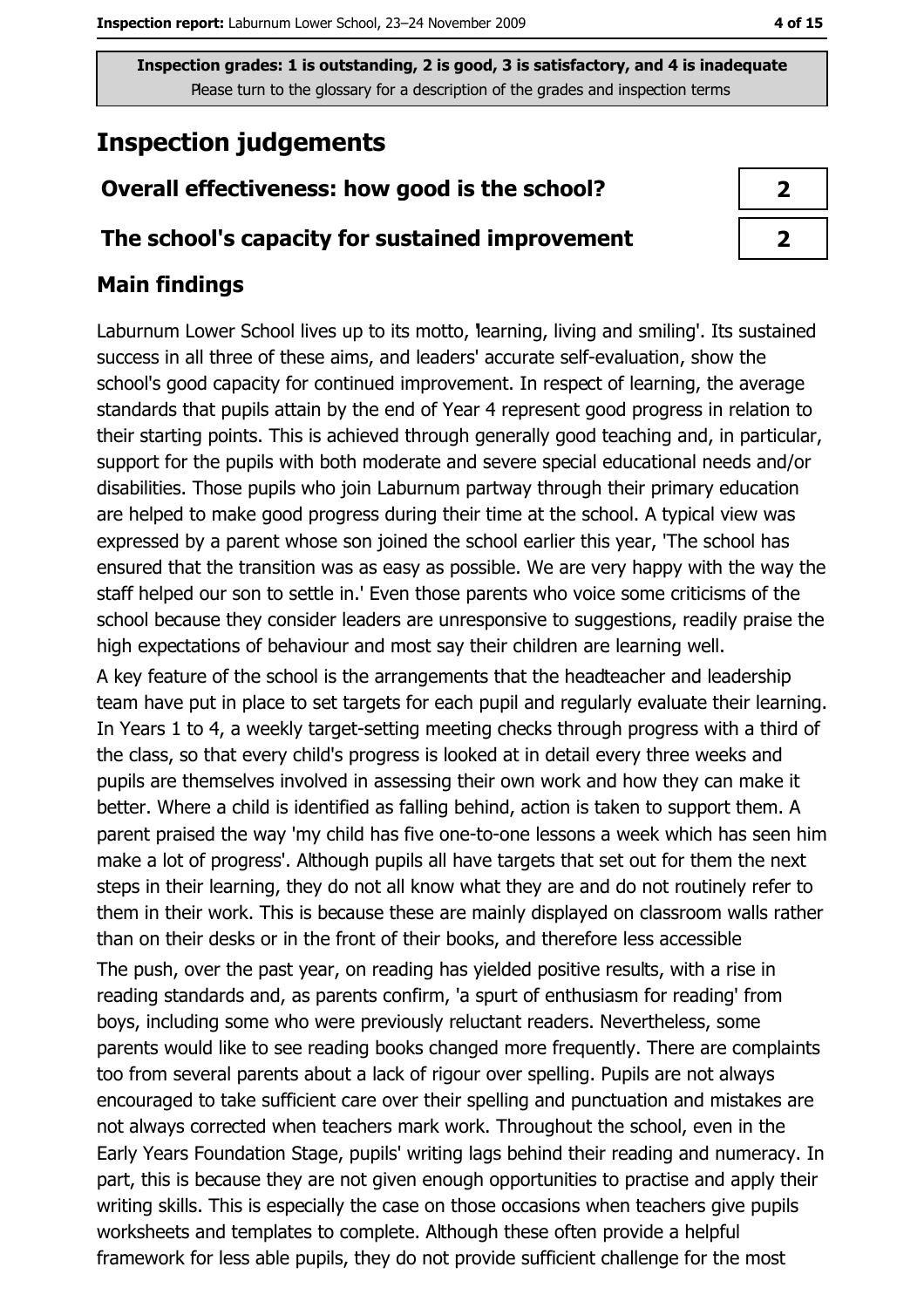able.

Pupils' good personal development means that they are well prepared for living in the wider world. Behaviour is good throughout the school and the pupils enjoy taking responsibility, for example as school councillors. Reception children comment on how the older boys and girls befriend and look out for them in the playground. Pupils also contribute to the wider community, including through their support of charities which they choose themselves. Pupils have a very clear appreciation of the need for a healthy diet and the high participation rate in the various extra-curricular sporting activities on offer show how well they take on board the need for regular exercise.

'I don't know what it is', explained one Year 4 boy, 'But you always have a smile on your face at Laburnum.' A child in Year 3 offered the suggestion that it was because 'teachers make learning fun'. Certainly, the links made between different subjects help to bring the curriculum to life and contribute strongly to pupils' enjoyment. This was evident, for example, in the enthusiasm of Year 1 pupils who, in design technology, drew on their work looking at different dwellings in geography to design houses of 'straw', wood and bricks. This followed their literacy focus on the story of The Three Little Pigs. The many smiling faces from the Nursery to Year 4 show that Laburnum is a happy school.

## What does the school need to do to improve further?

- Raise standards throughout the school in writing by the end of the summer term  $\blacksquare$ 2010 by
	- providing pupils with more opportunities to develop and apply their literacy skills through writing across all subjects
	- giving children in the Early Years Foundation Stage more opportunities to practise their emerging writing skills by making their own labels for displays and activities in the Reception and Nursery classes and their outdoor areas
	- reducing the dependence on worksheets and templates for recording answers, especially for more able pupils
	- routinely expecting pupils to check their spellings and correct them when necessary
	- making sure that pupils are all aware of and make use of their targets.
- By the end of the spring term 2010, governors should review the school's procedures for dealing with parents' suggestions and complaints to better ensure that parents feel the school is accessible when they have concerns.

### **Outcomes for individuals and groups of pupils**



The work in pupils' books and many of the lessons seen during the inspection show boys and girls of different abilities making good progress. That is evident too in the assessments made shortly before pupils leave at the end of Year 4, where the average standards attained represent good progress in relation to pupils' often low starting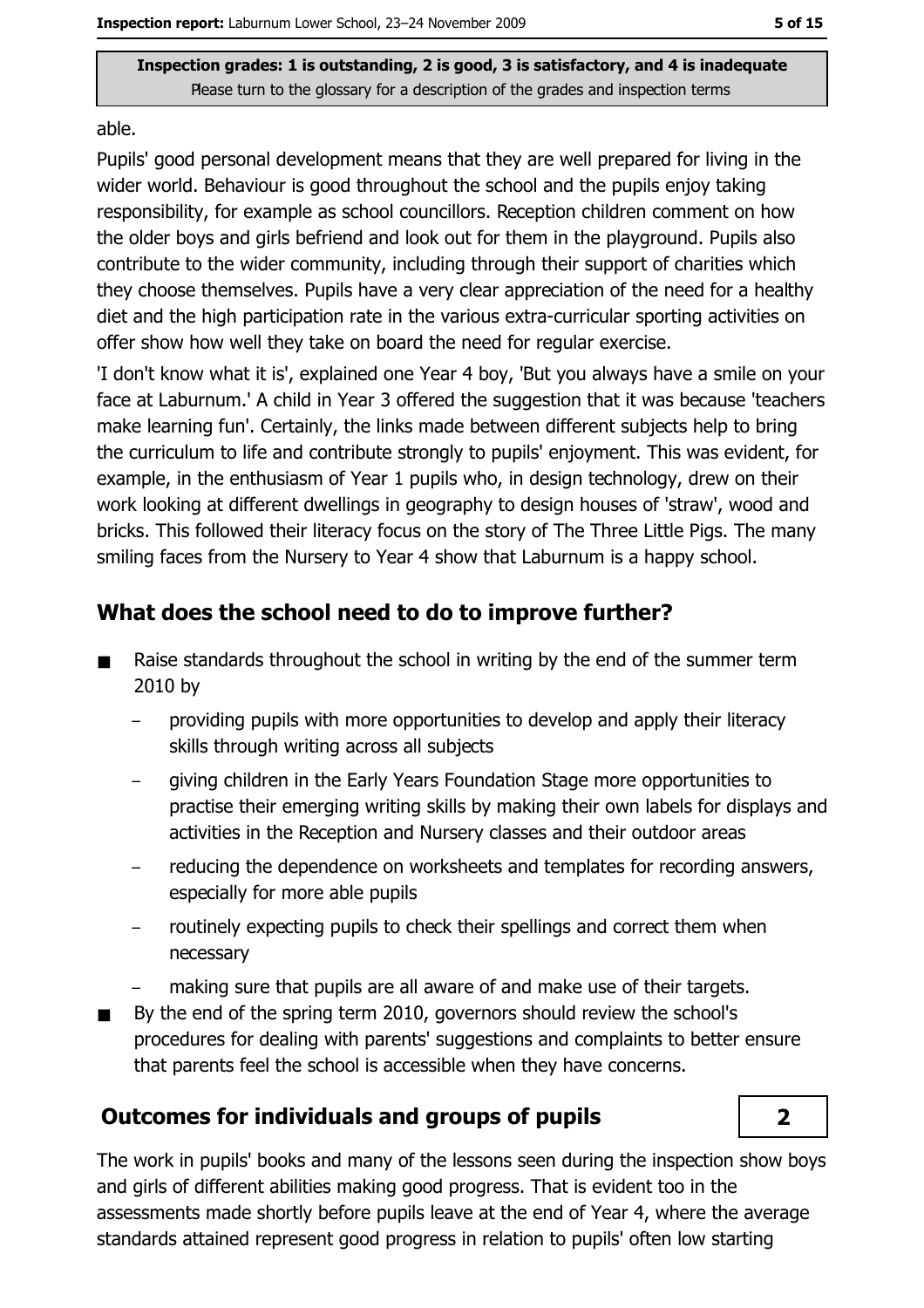points, both when joining the Early Years Foundation Stage and among many of those who join Laburnum later in their schooling. The pupils who need extra help with their learning make especially good progress because they benefit from carefully targeted support. Support is also tailored well to boosting the performance of pupils who are at risk of falling behind.

Pupils quickly learn and mostly follow the orderly routines that staff establish. As a result, pupils generally listen well to their teachers and to each other, and this contributes to the good progress that they make. Their enthusiasm for school is reflected in the sustained improvement in attendance, which is average despite the relatively high level of pupil mobility.

| Pupils' achievement and the extent to which they enjoy their learning                                                     |                |  |
|---------------------------------------------------------------------------------------------------------------------------|----------------|--|
| Taking into account:<br>Pupils' attainment <sup>1</sup>                                                                   | 3              |  |
| The quality of pupils' learning and their progress                                                                        | $\overline{2}$ |  |
| The quality of learning for pupils with special educational needs and/or<br>disabilities and their progress               |                |  |
| The extent to which pupils feel safe                                                                                      | $\mathbf{2}$   |  |
| <b>Pupils' behaviour</b>                                                                                                  |                |  |
| The extent to which pupils adopt healthy lifestyles                                                                       |                |  |
| The extent to which pupils contribute to the school and wider community                                                   |                |  |
| The extent to which pupils develop workplace and other skills that will<br>contribute to their future economic well-being | 3              |  |
| Taking into account:<br>Pupils' attendance <sup>1</sup>                                                                   |                |  |
| The extent of pupils' spiritual, moral, social and cultural development                                                   |                |  |

These are the grades for pupils' outcomes

## How effective is the provision?

Teachers manage their classes well and establish orderly routines that are consistent across the school. These are understood and appreciated by pupils and, as a result, pupils settle to work quickly and without fuss. The teachers know their pupils well and the good relationships in each class help to motivate pupils to work hard and succeed.

The grades for attainment and attendance are: 1 is high; 2 is above average; 3 is broadly average; and 4 is low.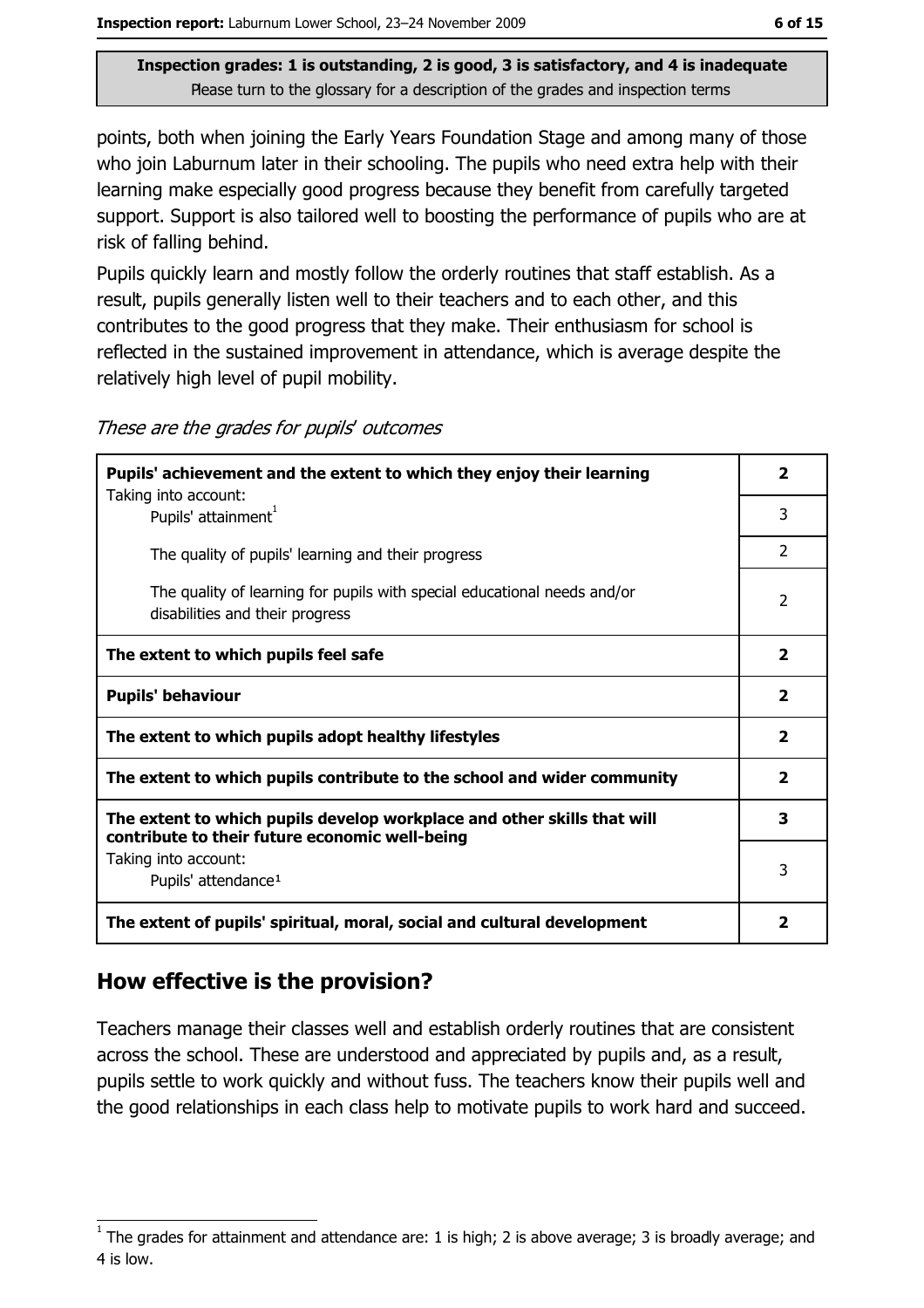When asked if there was anything they would want to change in the school, several pupils were quick to reply, 'Not the teachers!' Questioning is used well by teachers to check on pupils' understanding and to move their learning on. They make imaginative links between subjects so that, for example, pupils in Year 2, learning in history about the Great Fire of London, have set up their own 'Pudding Lane Bakery', where they are learning, albeit in a more modern setting, about different types of bread. The lively curriculum is a key factor in pupils' evident enjoyment of school, but an overdependence on worksheets dulls some activities. Where pupils of widely different capabilities are given the same worksheets or templates on which to record their work, this limits opportunities for pupils, and especially the more able, to practise, apply and extend their writing skills.

Marking gives pupils encouragement as well as helpful guidance on how to improve their work, although teachers are not always rigorous enough in insisting on accurate spelling. Not all pupils know and refer to the targets that are on the wall in most classes, but an outstanding feature of assessment in this school is the way each pupil is involved in regularly evaluating their own work against criteria for National Curriculum levels to identify how to make it better.

Arrangements to ensure pupils' welfare draw well on the strong partnership arrangements with outside agencies, particularly in supporting the pupils with special educational needs and/or disabilities and those who join the school other than at the usual time. Sustained vigilance has kept down absence rates. As a result, the attendance of pupils of Traveller background is often better than is usually seen. Parents mostly value the good care taken of their children, but some say they are not always given enough information about minor bumps and accidents.

| The quality of teaching                                                                                    | 2 |
|------------------------------------------------------------------------------------------------------------|---|
| Taking into account:<br>The use of assessment to support learning                                          |   |
|                                                                                                            |   |
| The extent to which the curriculum meets pupils' needs, including, where<br>relevant, through partnerships |   |
| The effectiveness of care, guidance and support                                                            |   |

| These are the grades for the quality of provision |
|---------------------------------------------------|
|---------------------------------------------------|

#### How effective are leadership and management?

The headteacher, school leaders and entire staff work well together as a team with a shared commitment to do all in their power to ensure that every pupil achieves the school aims of learning, living and smiling' during their time at Laburnum Lower School. Leaders' monitoring of lessons and individual pupils' progress has given them an accurate picture of the school's strengths and those areas that can be improved. It has also enabled them to maintain mostly good teaching throughout the school.

Equality of opportunity is promoted well, as evidenced in the achievement of pupils with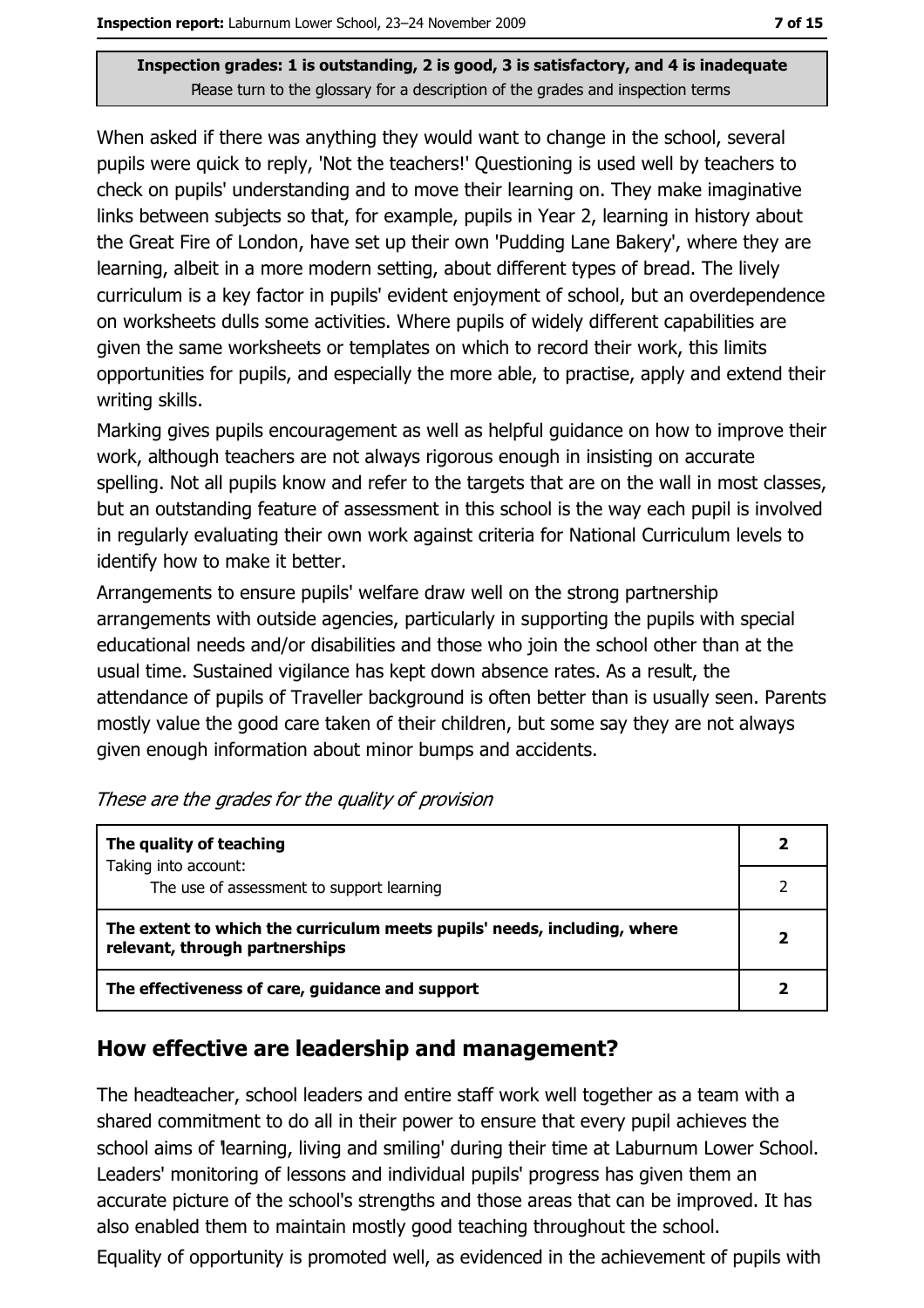quite severe learning needs and the friendly way in which they are treated by their peers. Pupils enjoy the opportunities they have to learn about different religions, but their awareness of and involvement in the local community is very much stronger than their appreciation of the many different cultures that make up modern United Kingdom and the wider world. Safeguarding arrangements meet legal requirements. Any incidents are appropriately recorded, but the loose-leaf format used does not represent the very best practice.

The school works hard to communicate with parents and keep them informed, but a minority feel that the headteacher and governors are not responsive enough to suggestions and say that 'the school is very defensive'.

These are the grades for leadership and management

| The effectiveness of leadership and management in embedding ambition and<br>driving improvement                                                                     |                         |  |
|---------------------------------------------------------------------------------------------------------------------------------------------------------------------|-------------------------|--|
| Taking into account:<br>The leadership and management of teaching and learning                                                                                      | 2                       |  |
| The effectiveness of the governing body in challenging and supporting the<br>school so that weaknesses are tackled decisively and statutory responsibilities<br>met | $\overline{\mathbf{2}}$ |  |
| The effectiveness of the school's engagement with parents and carers                                                                                                | 3                       |  |
| The effectiveness of partnerships in promoting learning and well-being                                                                                              | $\overline{\mathbf{2}}$ |  |
| The effectiveness with which the school promotes equality of opportunity and<br>tackles discrimination                                                              | 2                       |  |
| The effectiveness of safeguarding procedures                                                                                                                        | 3                       |  |
| The effectiveness with which the school promotes community cohesion                                                                                                 | 3                       |  |
| The effectiveness with which the school deploys resources to achieve<br>value for money                                                                             | 2                       |  |

### **Early Years Foundation Stage**

Many of those children who join the school in the Nursery start with skills and capabilities that are significantly below those expected for their ages. Good teaching and a range of stimulating activities, both indoors and in the outdoor learning areas, help the children to make good progress through the Early Years Foundation Stage, although their attainment at the end of the Reception Year is below average. Opportunities are missed for children to develop their early writing skills by making their own labels for displays and activity areas. Children are helped to develop their improving social skills, although these remain below average. When engaged in similar activities together, such as role-playing in the 'Post Office' in the Reception class, for example, each child tends to play independently rather than interacting with others.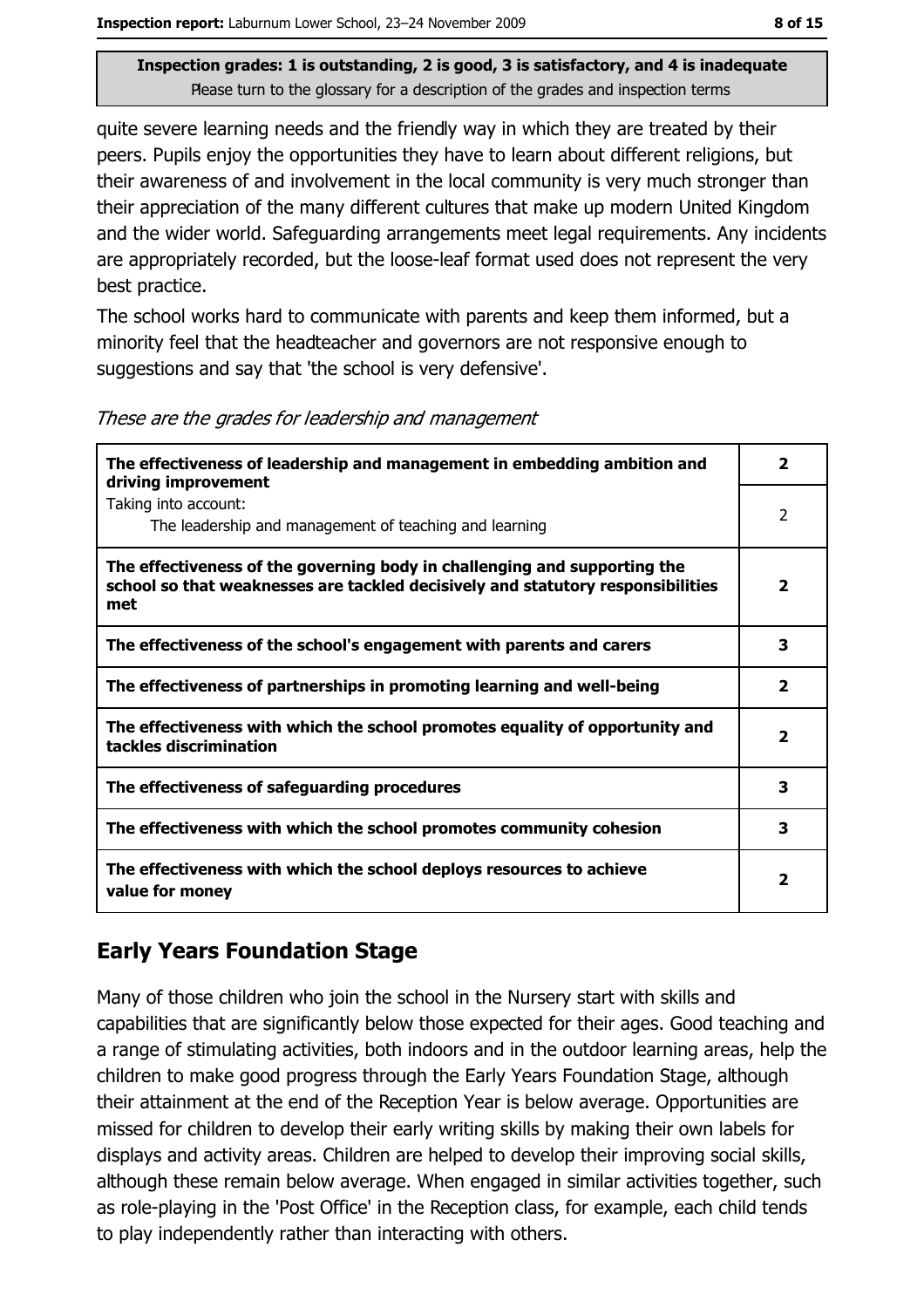The children feel happy and secure because they are looked after well by the many adults who work with them. In this well run provision, each child's progress is carefully tracked through regular notes made of their progress and through digital photos which document children's activities and achievements.

These are the grades for the Early Years Foundation Stage

| <b>Overall effectiveness of the Early Years Foundation Stage</b>                             |  |
|----------------------------------------------------------------------------------------------|--|
| Taking into account:<br>Outcomes for children in the Early Years Foundation Stage            |  |
| The quality of provision in the Early Years Foundation Stage                                 |  |
| The effectiveness of leadership and management of the Early Years<br><b>Foundation Stage</b> |  |

#### **Views of parents and carers**

Parents express mixed views about the school. Many express effusive praise for what they consider to be a well-run school where their children are happy and are making good progress. A minority express strong dissatisfaction with some aspects of the school. In particular, several wrote to say that they are unhappy about the way in which it deals with suggestions and concerns. A number would like more information about their children's progress and about how they can help their children at home. Inspectors judged that parents are provided with good information on children's progress and that they are helped to support their learning. Nevertheless, if some parents feel it is difficult to raise issues with the school, then that is a concern that needs to be resolved. Inspectors have recommended, therefore, that governors review the way in which suggestions and complaints are dealt with so that parents feel more comfortable and confident in approaching the school.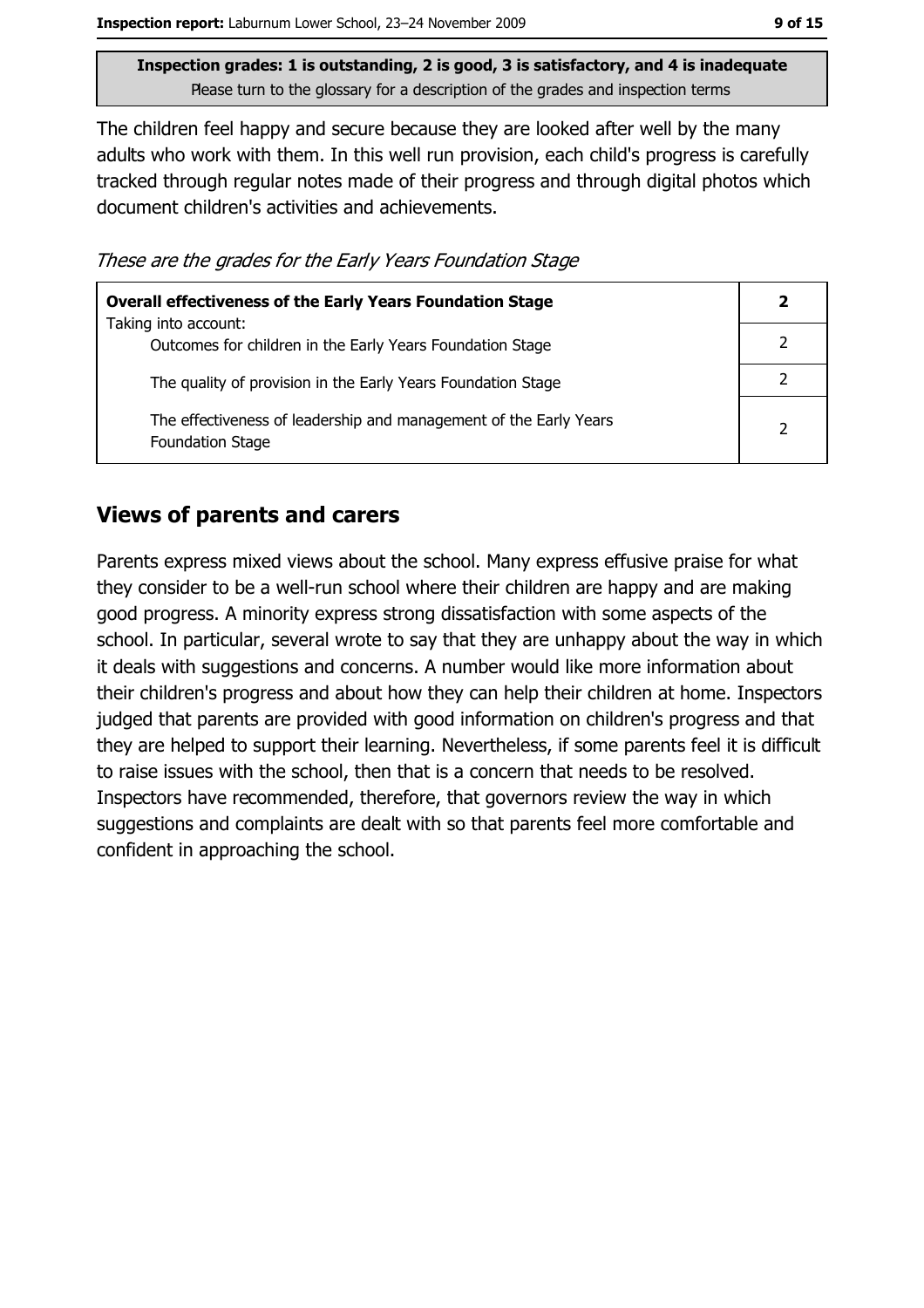#### Responses from parents and carers to Ofsted's questionnaire

Ofsted invited all the registered parents and carers of pupils registered at Laburnum Lower Primary School to complete a questionnaire about their views of the school.

In the questionnaire, parents and carers were asked to record how strongly they agreed with 13 statements about the school. The inspection team received 42 completed questionnaires by the end of the on-site inspection. In total, there are 148 pupils registered at the school.

| <b>Statements</b>                                                                                                                                                                                                                                       | <b>Strongly</b><br><b>Agree</b> |               | <b>Agree</b>   |               | <b>Disagree</b> |                |                | <b>Strongly</b><br>disagree |
|---------------------------------------------------------------------------------------------------------------------------------------------------------------------------------------------------------------------------------------------------------|---------------------------------|---------------|----------------|---------------|-----------------|----------------|----------------|-----------------------------|
|                                                                                                                                                                                                                                                         | <b>Total</b>                    | $\frac{0}{0}$ | <b>Total</b>   | $\frac{0}{0}$ | <b>Total</b>    | $\frac{0}{0}$  | <b>Total</b>   | $\frac{0}{0}$               |
| My child enjoys school                                                                                                                                                                                                                                  | 31                              | 74            | 8              | 19            | 1               | $\overline{2}$ | $\overline{2}$ | 5                           |
| The school keeps my child<br>safe                                                                                                                                                                                                                       | 30                              | 71            | 9              | 21            | $\mathbf{1}$    | $\overline{2}$ | $\overline{2}$ | 5                           |
| The school informs me<br>about my child's progress                                                                                                                                                                                                      | 24                              | 57            | 12             | 29            | 3               | $\overline{7}$ | $\overline{2}$ | 5                           |
| My child is making enough<br>progress at this school                                                                                                                                                                                                    | 28                              | 67            | 10             | 24            | 3               | 7              | $\mathbf{1}$   | $\overline{2}$              |
| The teaching is good at this<br>school                                                                                                                                                                                                                  | 31                              | 74            | 7              | 17            | 1               | $\overline{2}$ | 1              | $\overline{2}$              |
| The school helps me to<br>support my child's learning                                                                                                                                                                                                   | 28                              | 67            | 7              | 17            | 5               | 12             | $\mathbf{1}$   | $\overline{2}$              |
| The school helps my child to<br>have a healthy lifestyle                                                                                                                                                                                                | 31                              | 74            | 9              | 21            | $\mathbf{1}$    | $\overline{2}$ | 1              | $\overline{2}$              |
| The school makes sure that<br>my child is well prepared for<br>the future (for example<br>changing year group,<br>changing school, and for<br>children who are finishing<br>school, entering further or<br>higher education, or<br>entering employment) | 27                              | 64            | 9              | 21            | $\overline{2}$  | 5              | $\mathbf 0$    | $\mathbf 0$                 |
| The school meets my child's<br>particular needs                                                                                                                                                                                                         | 26                              | 62            | 12             | 29            | 3               | 7              | 1              | $\overline{2}$              |
| The school deals effectively<br>with unacceptable behaviour                                                                                                                                                                                             | 30                              | 71            | $\overline{7}$ | 17            | $\overline{4}$  | 10             | 0              | 0                           |
| The school takes account of<br>my suggestions and<br>concerns                                                                                                                                                                                           | 28                              | 67            | 6              | 14            | 3               | 7              | $\overline{2}$ | 5                           |
| The school is led and<br>managed effectively                                                                                                                                                                                                            | 32                              | 76            | $\overline{4}$ | 10            | $\overline{2}$  | 5              | $\overline{2}$ | 5                           |
| Overall, I am happy with my<br>child's experience at this<br>school                                                                                                                                                                                     | 31                              | 74            | 7              | 17            | $\overline{2}$  | 5              | $\mathbf{1}$   | $\overline{2}$              |

The table above summarises the responses that parents and carers made to each statement. The percentages indicate the proportion of parents and carers giving that response out of the total number of completed questionnaires. Where one or more parents and carers chose not to answer a particular question, the percentages will not add up to 100%.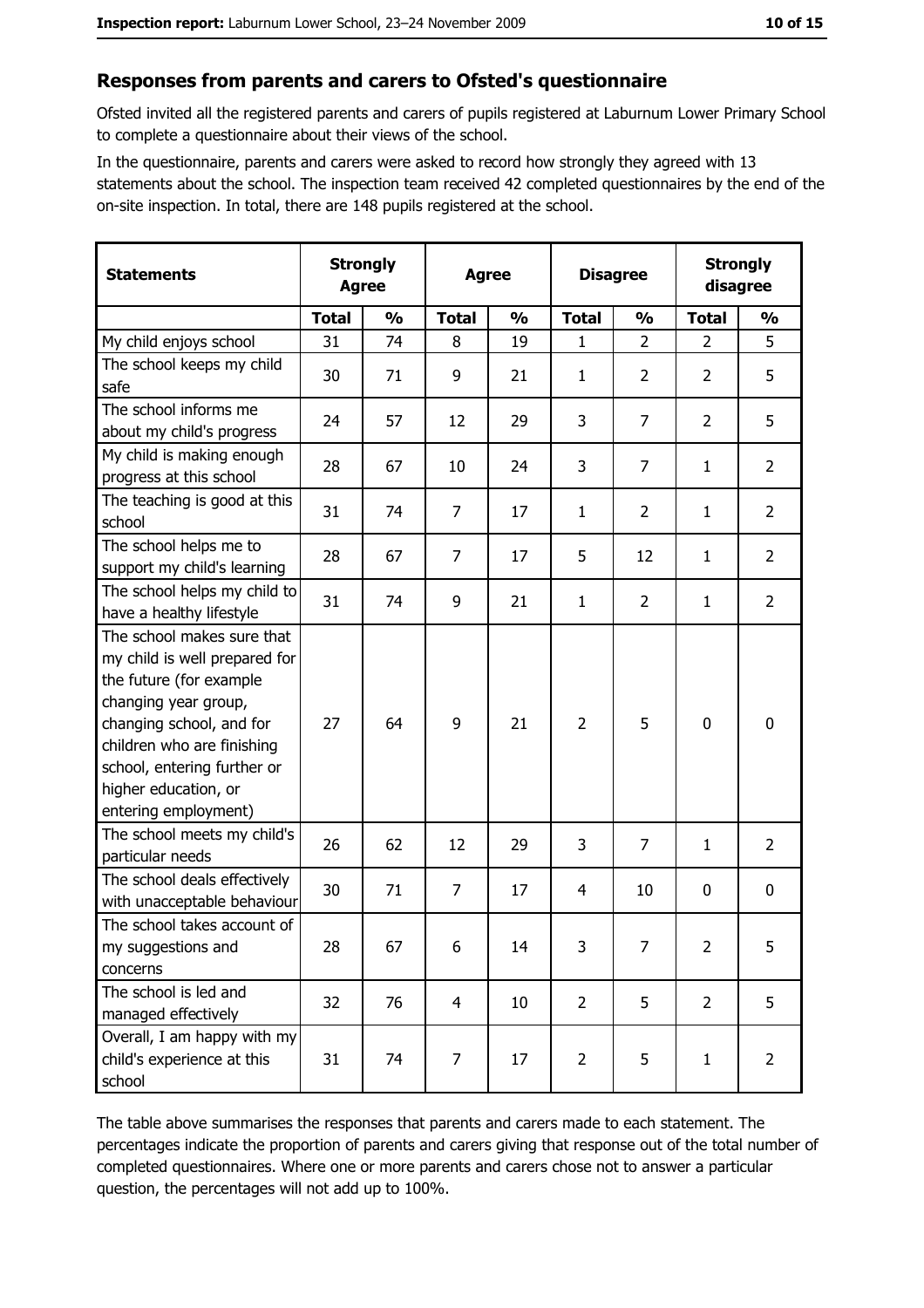# Glossary

| Grade   | <b>Judgement</b> | <b>Description</b>                                                                                                                                                                                                               |
|---------|------------------|----------------------------------------------------------------------------------------------------------------------------------------------------------------------------------------------------------------------------------|
| Grade 1 | Outstanding      | These features are highly effective. An oustanding<br>school provides exceptionally well for its pupils' needs.                                                                                                                  |
| Grade 2 | Good             | These are very positive features of a school. A school<br>that is good is serving its pupils well.                                                                                                                               |
| Grade 3 | Satisfactory     | These features are of reasonable quality. A satisfactory<br>school is providing adequately for its pupils.                                                                                                                       |
| Grade 4 | Inadequate       | These features are not of an acceptable standard. An<br>inadequate school needs to make significant<br>improvement in order to meet the needs of its pupils.<br>Ofsted inspectors will make further visits until it<br>improves. |

## What inspection judgements mean

#### Overall effectiveness of schools inspected between September 2007 and July 2008

|                       | Overall effectiveness judgement (percentage of<br>schools) |      |                     |                   |  |
|-----------------------|------------------------------------------------------------|------|---------------------|-------------------|--|
| <b>Type of school</b> | Outstanding                                                | Good | <b>Satisfactory</b> | <b>Inadequate</b> |  |
| Nursery schools       | 39                                                         | 58   | 3                   | 0                 |  |
| Primary schools       | 13                                                         | 50   | 33                  | 4                 |  |
| Secondary schools     | 17                                                         | 40   | 34                  | 9                 |  |
| Sixth forms           | 18                                                         | 43   | 37                  | $\overline{2}$    |  |
| Special schools       | 26                                                         | 54   | 18                  | $\overline{2}$    |  |
| Pupil referral units  | 7                                                          | 55   | 30                  | 7                 |  |
| All schools           | 15                                                         | 49   | 32                  | 5                 |  |

New school inspection arrangements were introduced on 1 September 2009. This means that inspectors now make some additional judgements that were not made previously.

The data in the table above were reported in The Annual Report of Her Majesty's Chief Inspector of Education, Children's Services and Skills 2007/08.

Percentages are rounded and do not always add exactly to 100. Secondary school figures include those that have sixth forms, and sixth form figures include only the data specifically for sixth form inspection judgements.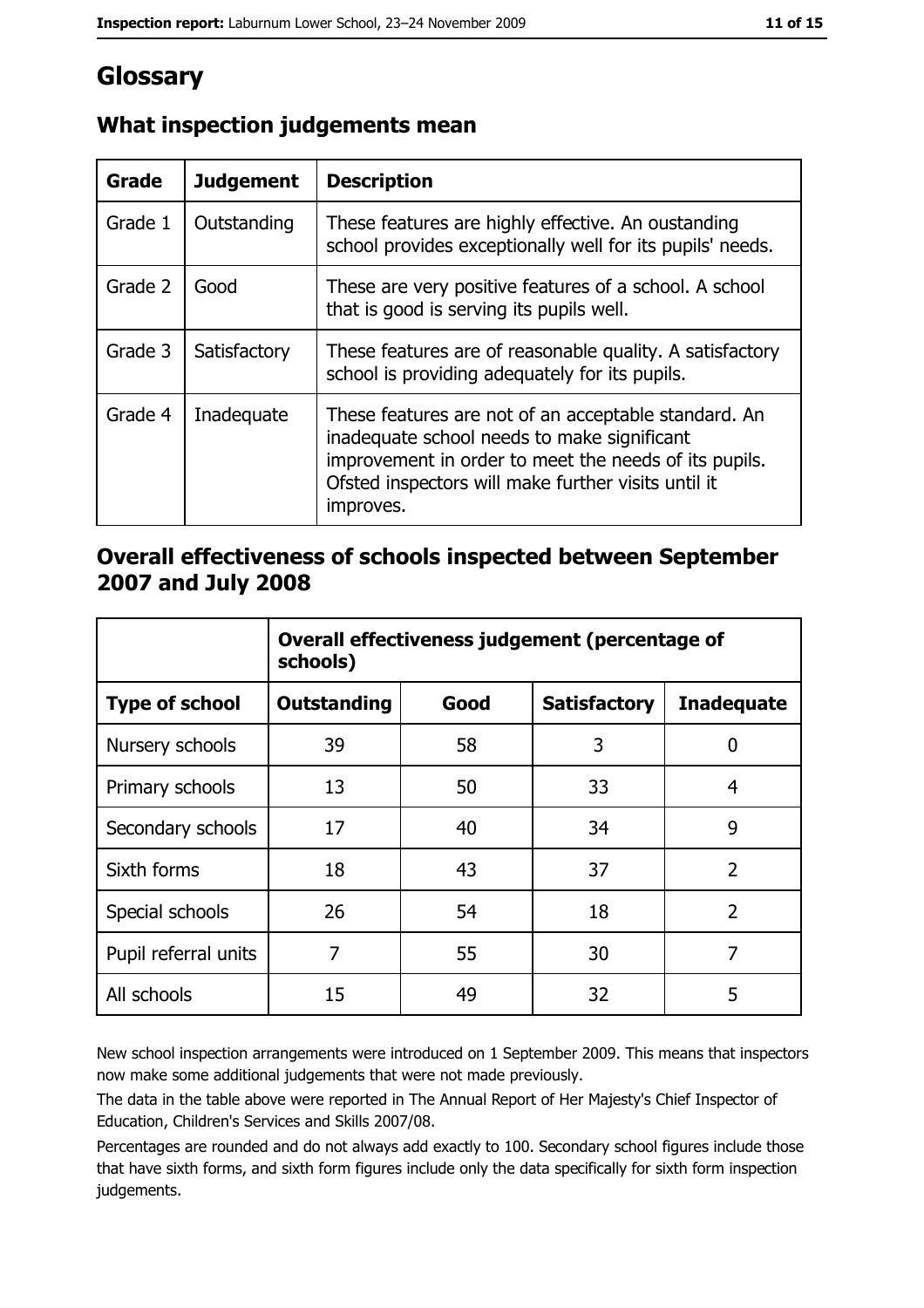# **Common terminology used by inspectors**

| Achievement:                  | the progress and success of a pupil in<br>their learning, development or training.                                                                                                                                                                                                                           |
|-------------------------------|--------------------------------------------------------------------------------------------------------------------------------------------------------------------------------------------------------------------------------------------------------------------------------------------------------------|
| Attainment:                   | the standard of the pupils' work shown by<br>test and examination results and in<br>lessons.                                                                                                                                                                                                                 |
| Capacity to improve:          | the proven ability of the school to<br>continue improving. Inspectors base this<br>judgement on what the school has<br>accomplished so far and on the quality of<br>its systems to maintain improvement.                                                                                                     |
| Leadership and management:    | the contribution of all the staff with<br>responsibilities, not just the headteacher,<br>to identifying priorities, directing and<br>motivating staff and running the school.                                                                                                                                |
| Learning:                     | how well pupils acquire knowledge,<br>develop their understanding, learn and<br>practise skills and are developing their<br>competence as learners.                                                                                                                                                          |
| <b>Overall effectiveness:</b> | inspectors form a judgement on a school's<br>overall effectiveness based on the findings<br>from their inspection of the school. The<br>following judgements, in particular,<br>influence what the overall effectiveness<br>judgement will be.                                                               |
|                               | The school's capacity for sustained<br>improvement.<br>Outcomes for individuals and groups<br>of pupils.<br>The quality of teaching.<br>The extent to which the curriculum<br>meets pupil's needs, including where<br>relevant, through partnerships.<br>The effectiveness of care, guidance<br>and support. |
| Progress:                     | the rate at which pupils are learning in<br>lessons and over longer periods of time. It<br>is often measured by comparing the<br>pupils' attainment at the end of a key<br>stage with their attainment when they<br>started.                                                                                 |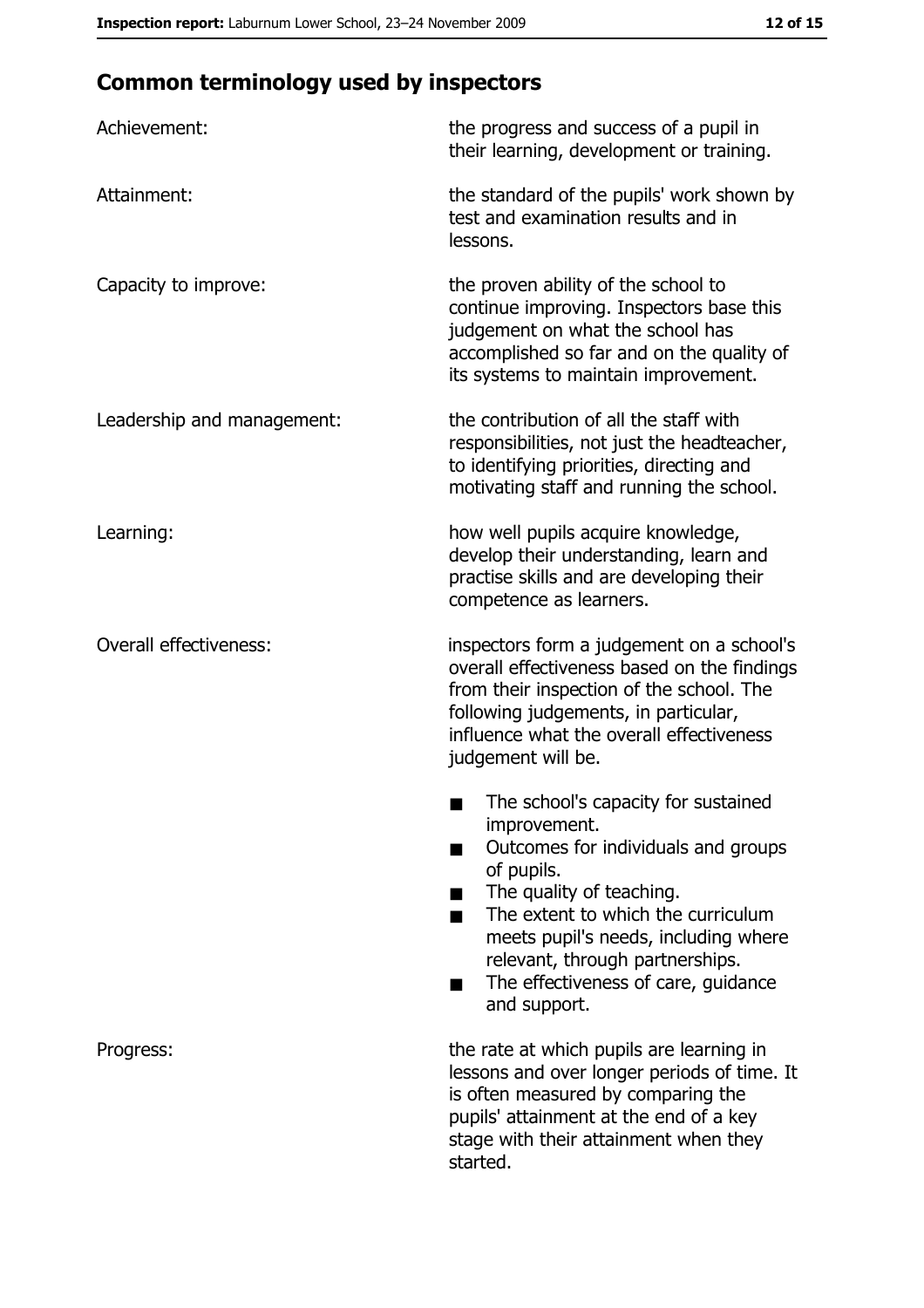This letter is provided for the school, parents and carers to share with their children. It describes Ofsted's main findings from the inspection of their school.



#### 25 November 2009

#### **Dear Pupils**

#### Inspection of Laburnum Lower School, Sandy SG19 1HQ

Thank you for making us welcome when we came to visit your school. Laburnum is a good school where you really are all learning, living and smiling! We were pleased to see such good behaviour and how keen you are to learn. Many of you told us how much your teachers and the other adults in the school help you. We agree that it is the good teaching, and the extra support for those that need it, that is helping you to make good progress throughout the school from Nursery to Year 4 and to reach the standards expected for your ages.

You do not do quite as well in writing as you do in reading and mathematics, so we have suggested ways of bringing your writing on further. We have asked the school to give you more opportunities to write. That will mean, in some cases, more writing in your own words rather than using worksheets, especially for those of you who find your work too easy. We would like you all to take greater care with your spellings, so please make sure that you always check them. We have also asked your teachers to be sure to tell you when you make spelling mistakes.

The children in the Nursery and in Acorn class enjoy all the activities that go on, but they could be practising their writing skills more as well. We have asked their teachers to involve the children in writing their own labels for some of the displays and activities in and outside their classrooms.

We were impressed with the way you are all involved in checking how well you are doing in the regular target-setting meetings. You are not all so well aware of the targets when they are on the walls in your classroom. We have asked the teachers to make it easier for you to refer to your targets when you are writing. You can help with this too by doing your very best to achieve your targets.

Many of your parents told us how good Laburnum is, but some said they were less pleased with the school because they did not think it listened enough to their ideas and any concerns they have raised. We have asked governors to look at the way in which the school deals with suggestions so that it can help to make them feel as positive about the school as other parents.

Thank you again for looking after us, and our best wishes for the future.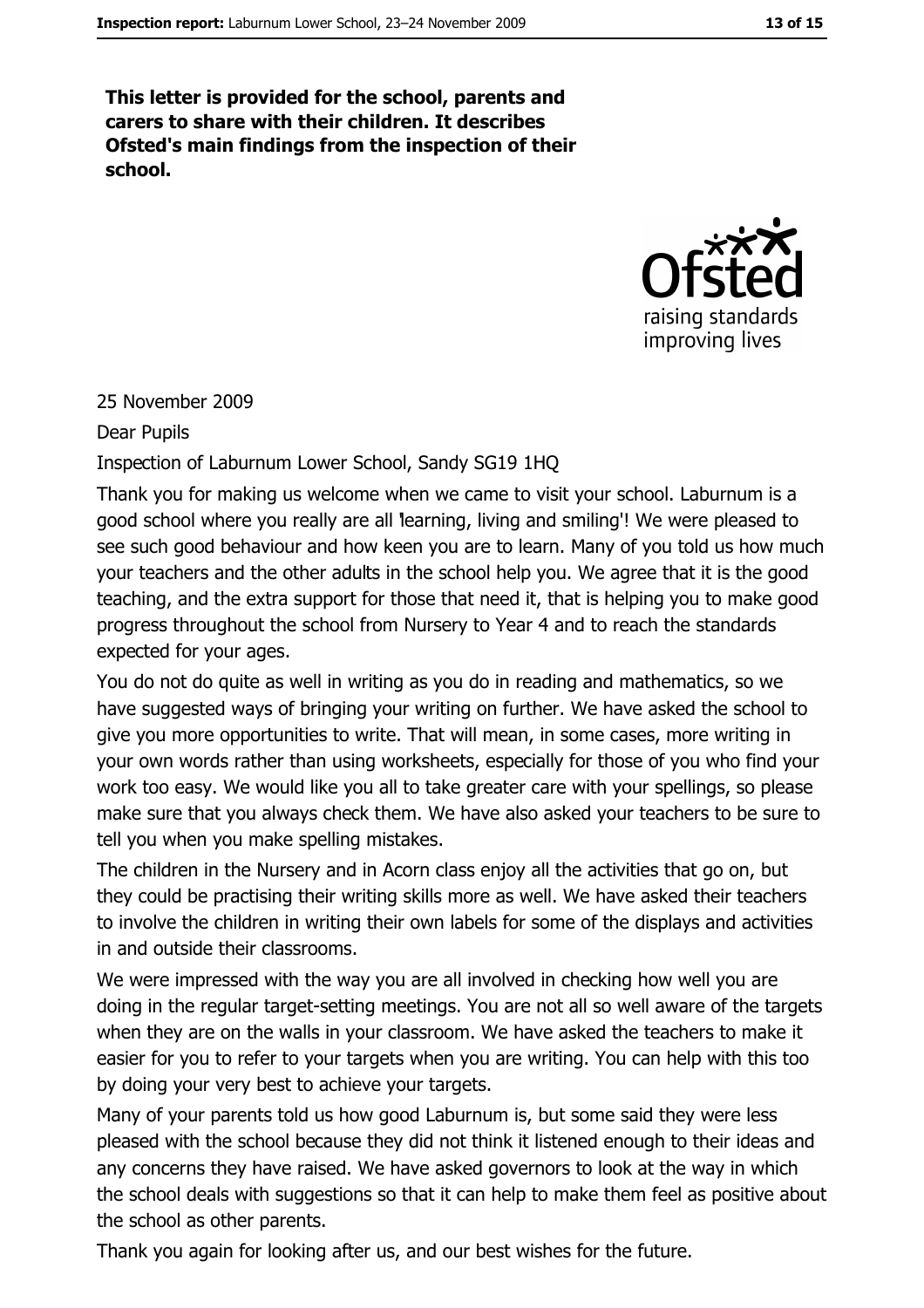Yours sincerely Selwyn Ward Lead inspector